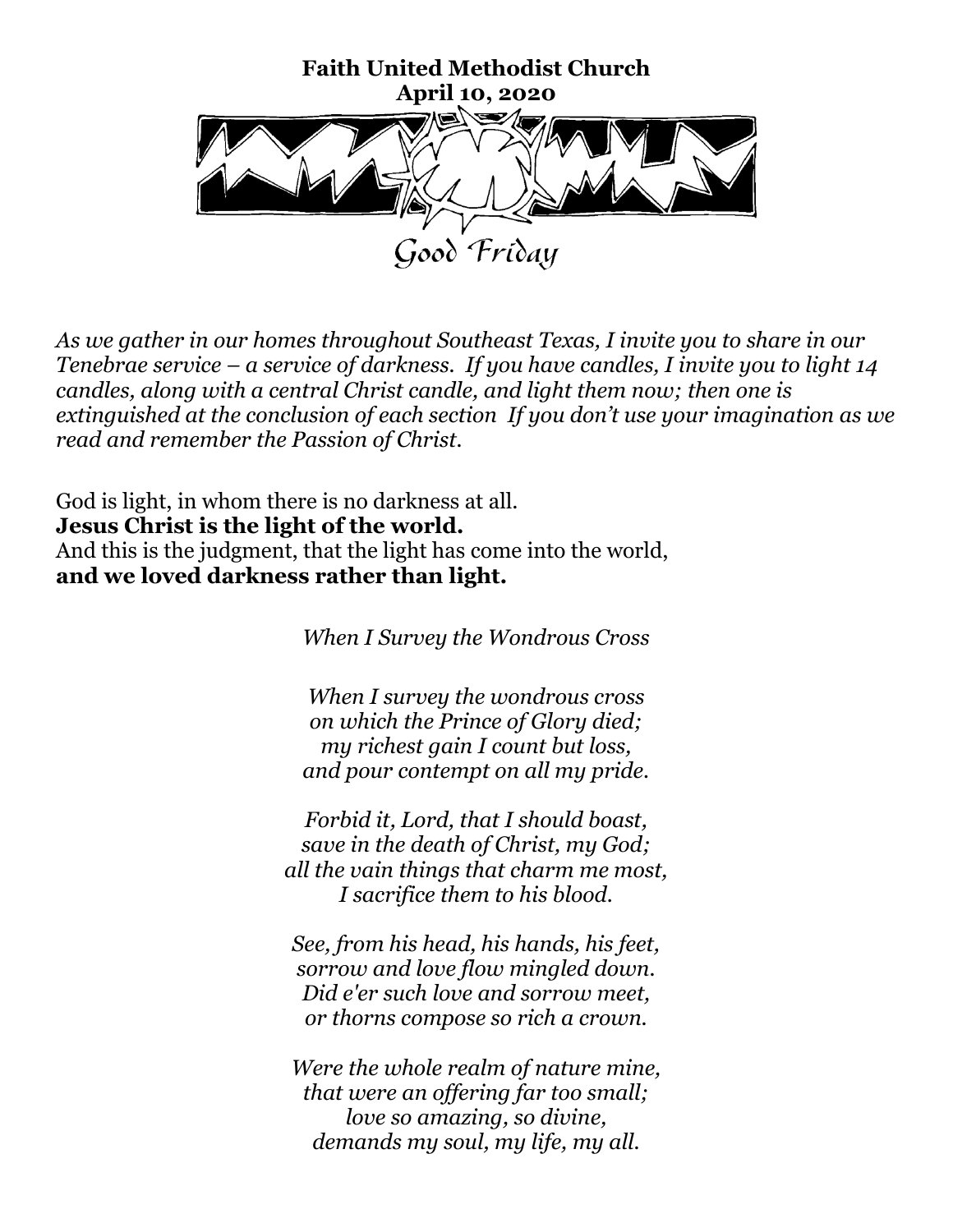## Opening Prayer:

**Almighty God, graciously behold this your family, for whom our Lord, Jesus Christ was willing to be betrayed into the hands of sinners, and to suffer death upon the cross; who now lives and reigns with you and the Holy Spirit, One God, for ever and ever. Amen.**

The Passion of Jesus Christ Readings from the Gospel of John 18:1 – 19:42

## Readings 1 & 2

## 1

Jesus... went forth with his disciples across the Kidron valley,

where there was a garden, which he and his disciples entered.

Now Judas, who betrayed him, also knew the place;

for Jesus often met there with his disciples.

So Judas, procuring a band of soldiers

and some officers from the chief priests and the Pharisees,

went there with lanterns and torches and weapons.

Then Jesus, knowing all that was to befall him,

came forward and said to them, "Whom do you seek?"

They answered him, "Jesus of Nazareth."

Jesus said to them, "I am he."

Judas, who betrayed him, was standing with them.

When he said to them, "I am he," they drew back and fell to the ground.

Again he asked them, "Whom do you seek?"

And they said, "Jesus of Nazareth."

Jesus answered, "I told you that I am he;

 so, if you seek me, let these men go." This was to fulfill the word which he had spoken,

 "I did not lose a single one of those whom you gave me." Then Simon Peter, having a sword,

drew it and struck the high priest's slave and cut off his right ear.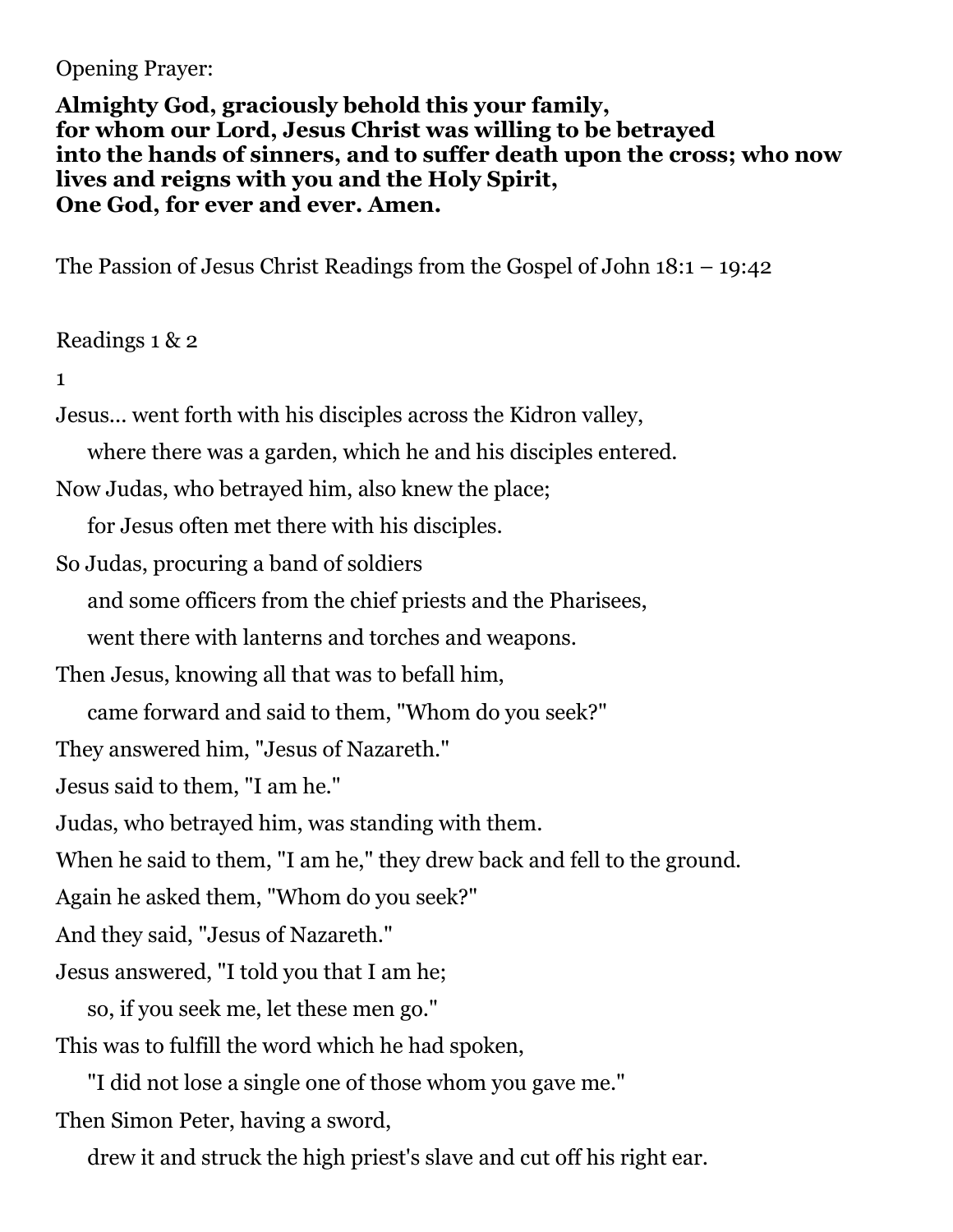The slave's name was Malchus.

Jesus said to Peter, "Put your sword into its sheath;

shall I not drink the cup which the Father has given me?"

2

So the band of soldiers and their captain

and the officers of the Judean authorities seized Jesus and bound him.

First they led him to Annas;

for he was the father–in–law of Caiaphas, who was high priest that year.

It was Caiaphas who had given counsel to the religious authorities

that it was expedient that one man should die for the people.

*Bless the Lord, my soul. And bless God's holy name. Bless the Lord, my soul. Who leads me into life* Extinguish the Lights

Readings 3 & 4

3

Simon Peter followed Jesus, and so did another disciple.

As this disciple was known to the high priest,

he entered the court of the high priest along with Jesus,

while Peter stood outside at the door.

So the other disciple, who was known to the high priest, went out and spoke to the woman who guarded the gate, and brought Peter in.

The woman who guarded the gate said to Peter,

"Are not you also one of this man's disciples?"

He said, "I am not."

Now the servants and officers had made a charcoal fire,

because it was cold,

and they were standing and warming themselves;

Peter also was with them, standing and warming himself.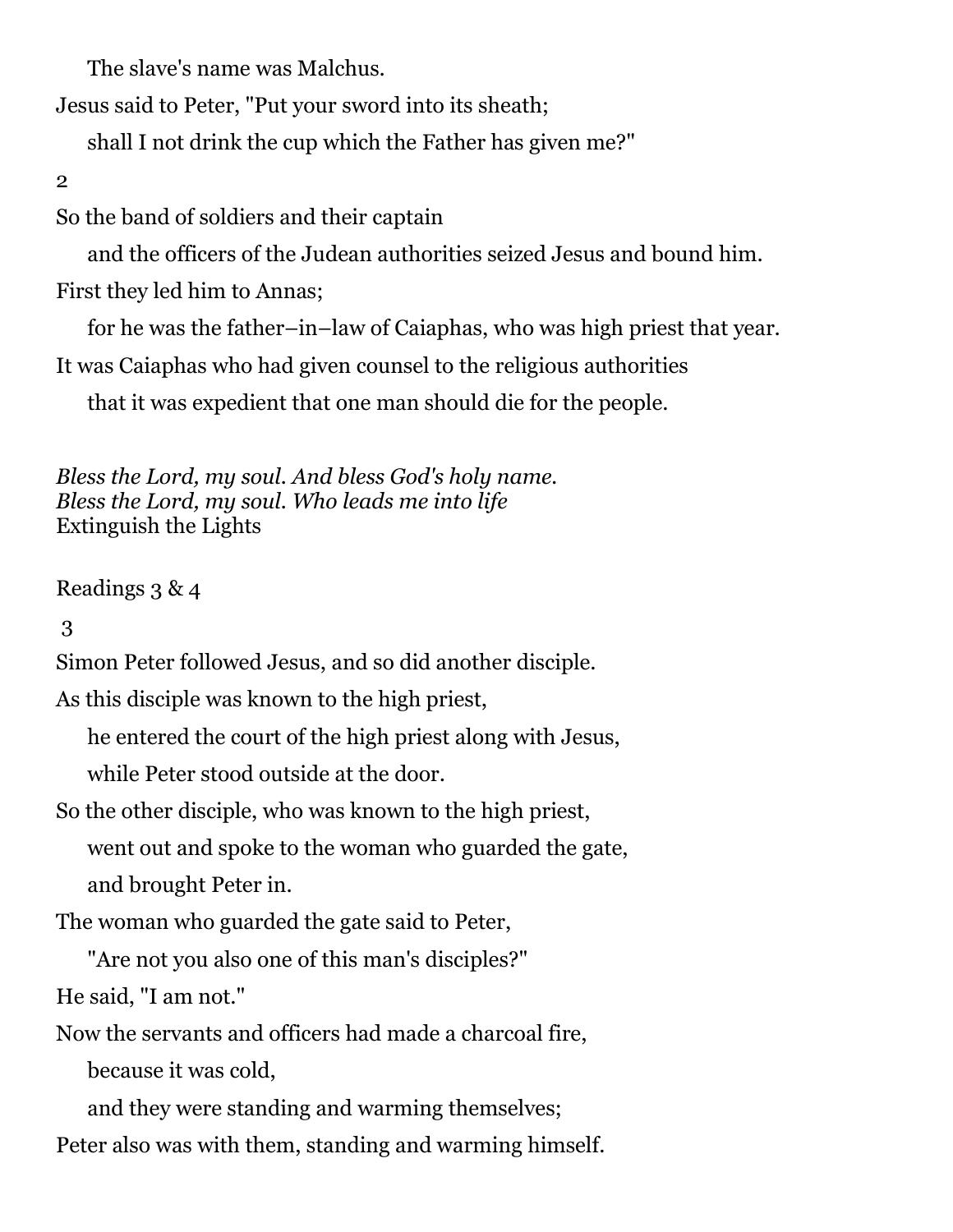4

The high priest then questioned Jesus about his disciples and his teaching.

Jesus answered him, "I have spoken openly to the world;

I have always taught in synagogues and in the temple,

where all Jewish people come together;

I have said nothing secretly. Why do you ask me?

Ask those who have heard me, what I said to them;

they know what I said."

When he had said this,

one of the officers standing by struck Jesus with his hand, saying,

"Is that how you answer the high priest?"

Jesus answered him,

"If I have spoken wrongly, bear witness to the wrong;

but if I have spoken rightly, why do you strike me?"

Annas then sent him bound to Caiaphas the high priest.

*Bless the Lord, my soul. And bless God's holy name. Bless the Lord, my soul. Who leads me into life* Extinguish the Lights

Readings 5 & 6

# 5

Now Simon Peter was standing and warming himself.

They said to him, "Are not you also one of his disciples?"

He denied it and said, "I am not."

One of the servants of the high priest,

a kinsman of the man whose ear Peter had cut off, asked,

"Did I not see you in the garden with him?"

Peter again denied it; and at once the cock crowed.

6

Then they led Jesus from the house of Caiaphas to Pilate's headquarters.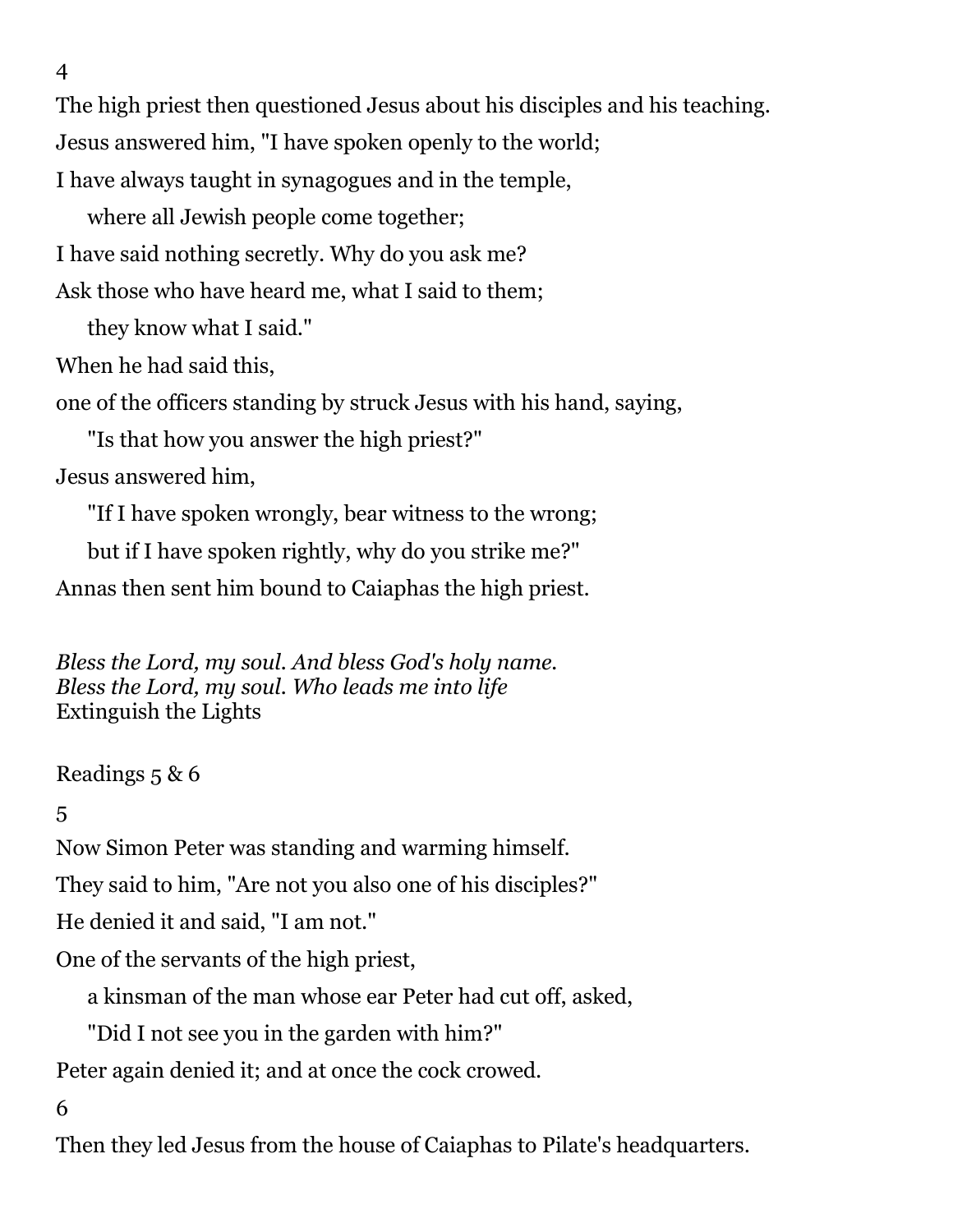It was early.

They themselves did not enter the headquarters,

so that they might not be defiled, but might eat the Passover.

So Pilate went out to them and said,

 "What accusation do you bring against this man?" They answered him,

"If this man were not an evildoer,

we would not have handed him over."

Pilate said to them,

 "Take him yourselves and judge him by your own law." The religious authorities said to him,

 "It is not lawful for us to put any man to death." This was to fulfill the word which Jesus had spoken

to show by what death he was to die.

*Wait for the Lord, his day is near Wait for the Lord, be strong take heart* Extinguish the Lights

Readings 7 & 8

## 7

Pilate entered the headquarters again and called Jesus, and said to him,

"Are you the King of the Jews?"

Jesus answered, "Do you say this of your own accord,

or did others say it to you about me?"

Pilate answered, "Am I a Jew?

 Your own nation and the chief priests have handed you over to me; what have you done?"

Jesus answered, "My kingship is not of this world;

 if my kingship were of this world, my servants would fight, that I might not be handed over to the religious authorities;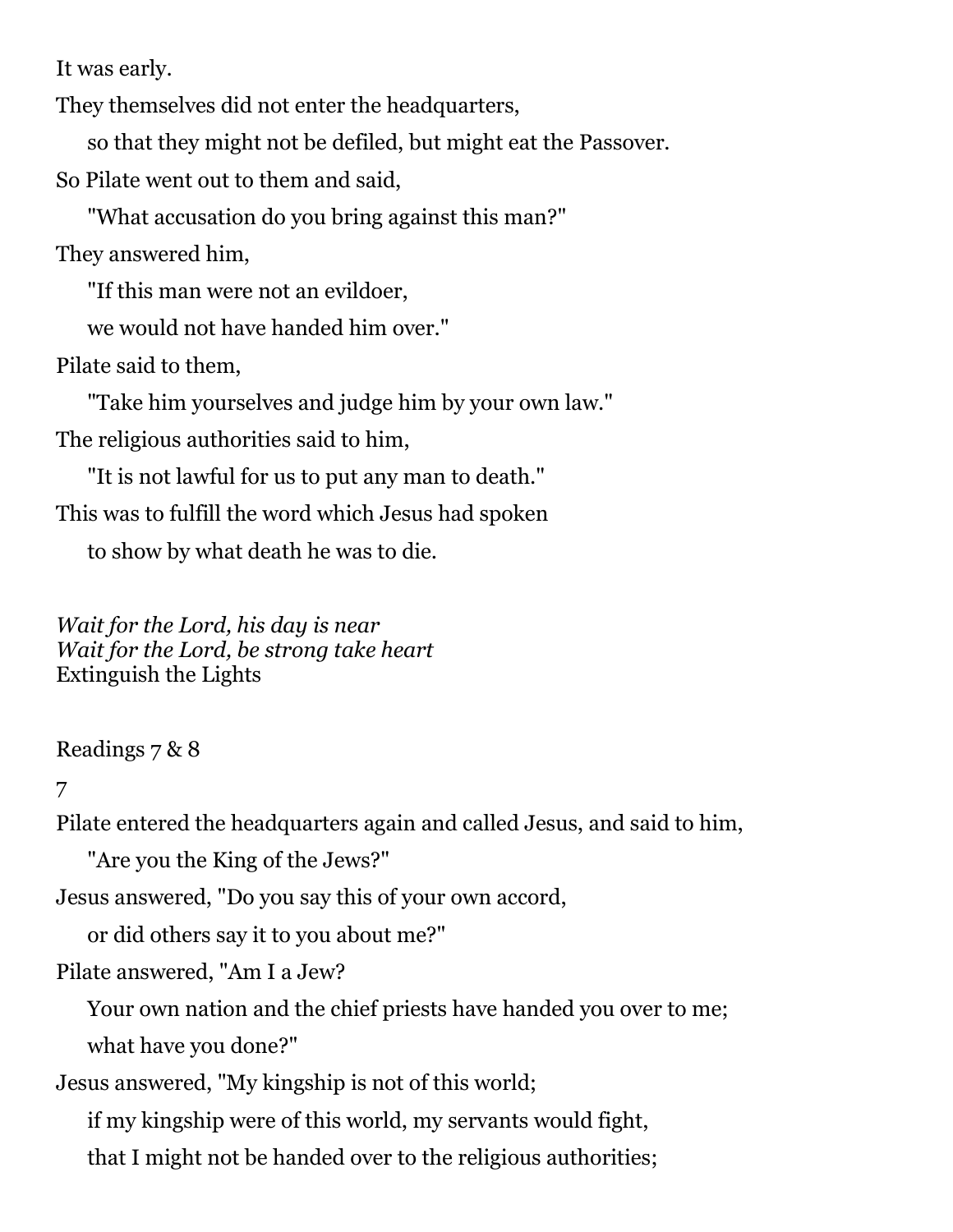but my kingship is not from the world." Pilate said to him, "So you are a king?" Jesus answered, "You say that I am a king. For this I was born, and for this I have come into the world, to bear witness to the truth. Every one who is of the truth hears my voice."

Pilate said to him, "What is truth?"

## 8

After Pilate had said this,

he went to the religious authorities again, and told them,

"I find no crime in him.

But you have a custom

 that I should release one man for you at the Passover; will you have me release for you the King of the Jews?" They cried out again, "Not this man, but Barabbas!" Now Barabbas was a robber.

*Wait for the Lord, his day is near Wait for the Lord, be strong take heart* Extinguish the Lights

Readings 9 & 10

#### $\overline{Q}$

Then Pilate took Jesus and scourged him.

And the soldiers plaited a crown of thorns, and put it on his head,

and arrayed him in a purple robe;

they came up to him, saying, "Hail, King of the Jews!"

and struck him with their hands.

Pilate went out again, and said to them,

"See, I am bringing him out to you,

that you may know that I find no crime in him."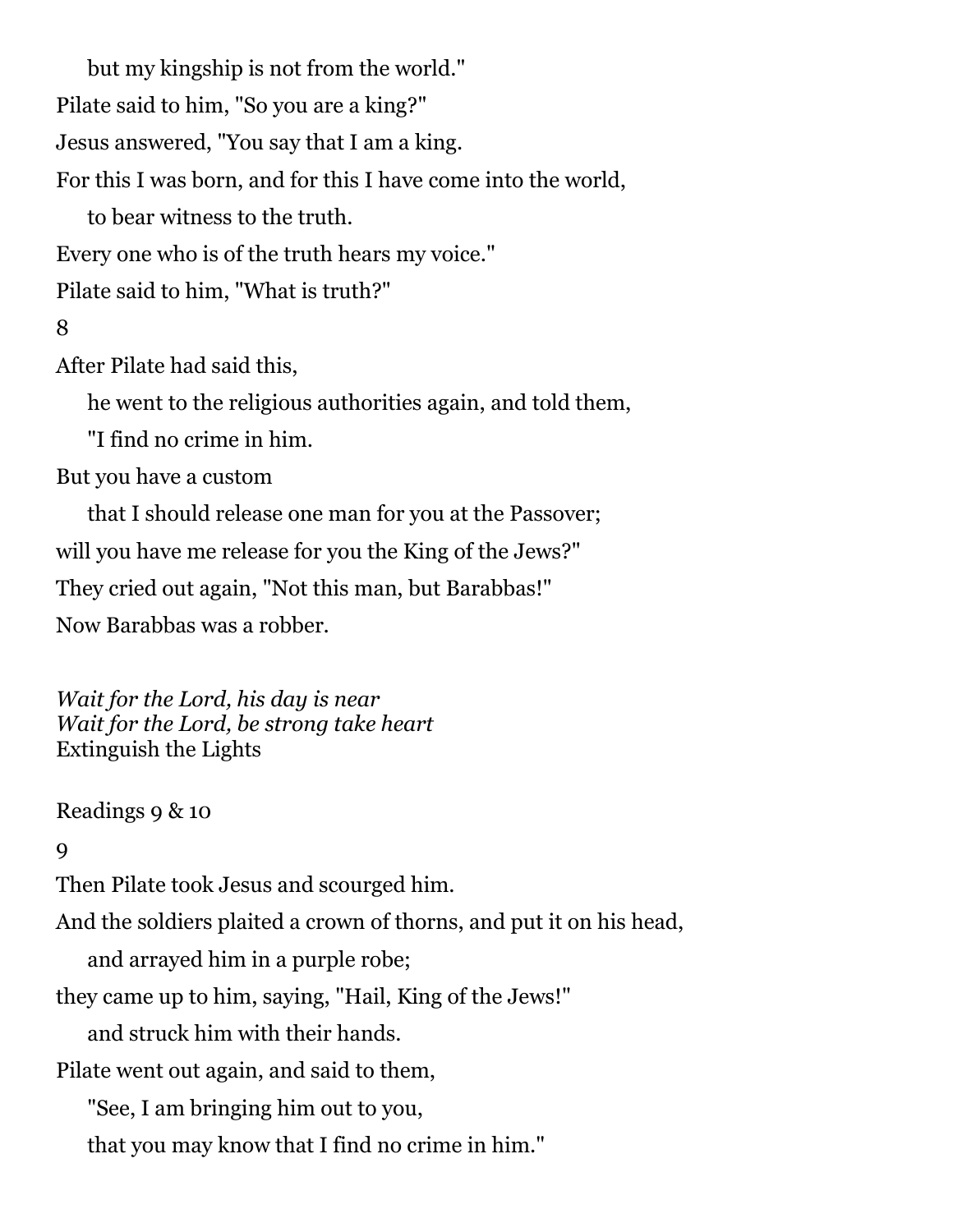So Jesus came out, wearing the crown of thorns and the purple robe.

Pilate said to them, "Behold the man!"

When the chief priests and the officers saw him,

 they cried out, "Crucify him, crucify him!" Pilate said to them,

 "Take him yourselves and crucify him, for I find no crime in him." The religious authorities answered him,

"We have a law, and by that law he ought to die,

because he has made himself the Son of God."

When Pilate heard these words, he was the more afraid;

he entered the headquarters again and said to Jesus,

"Where are you from?"

But Jesus gave no answer.

Pilate therefore said to him, "You will not speak to me?

Do you not know that I have power to release you,

and power to crucify you?"

Jesus answered him,

"You would have no power over me

unless it had been given you from above;

therefore he who delivered me to you has the greater sin."

10

Upon this Pilate sought to release him,

but the religious authorities cried out,

"If you release this man, you are not Caesar's friend;

every one who makes himself a king sets himself against Caesar."

When Pilate heard these words, he brought Jesus out

and sat down on the judgment seat

at a place called The Pavement, and in Hebrew, Gab' · ba· tha .

Now it was the day of Preparation of the Passover;

it was about the sixth hour.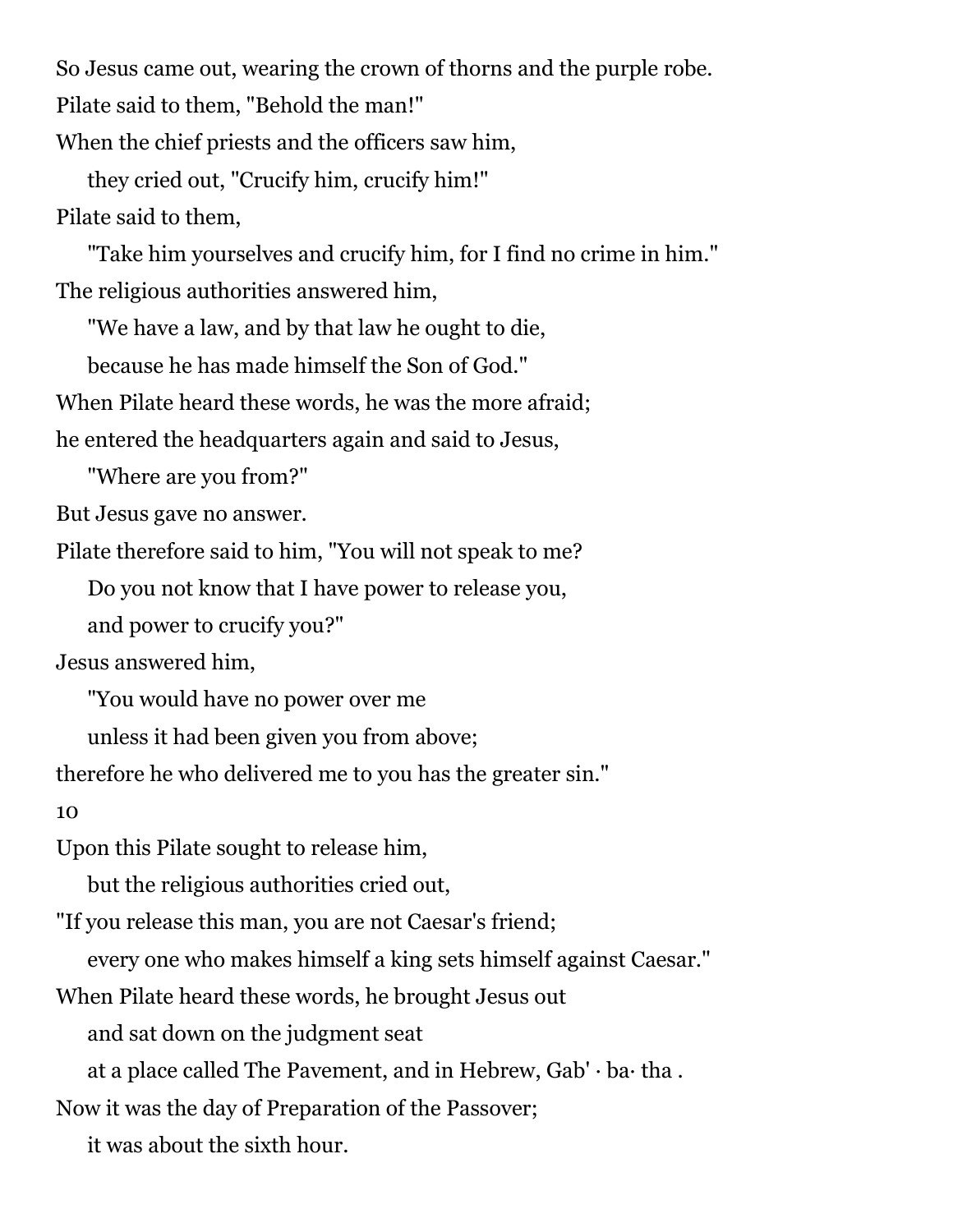He said to the religious authorities, "Behold your King!" They cried out, "Away with him, away with him, crucify him!" Pilate said to them, "Shall I crucify your King?" The chief priests answered, "We have no king but Caesar." They handed him over to them to be crucified.

*Wait for the Lord, his day is near Wait for the Lord, be strong take heart* Extinguish the Lights

Readings 11 & 12

11

So they took Jesus, and he went out, bearing his own cross,

to the place called the place of a skull,

which is called in Hebrew, Gol' ·go·tha .

There they crucified him,

and with him two others, one on either side, and Jesus between them.

Pilate also wrote a title and put it on the cross;

it read, "Jesus of Nazareth, the King of the Jews."

Many of the Judeans read this title,

for the place where Jesus was crucified was near the city;

and it was written in Hebrew, in Latin, and in Greek.

The Jewish chief priests then said to Pilate,

"Do not write, 'The King of the Jews,'

but, 'This man said, I am King of the Jews.'"

Pilate answered, "What I have written I have written."

12

When the soldiers had crucified Jesus

 they took his garments and made four parts, one for each soldier; also his tunic.

But the tunic was without seam, woven from top to bottom;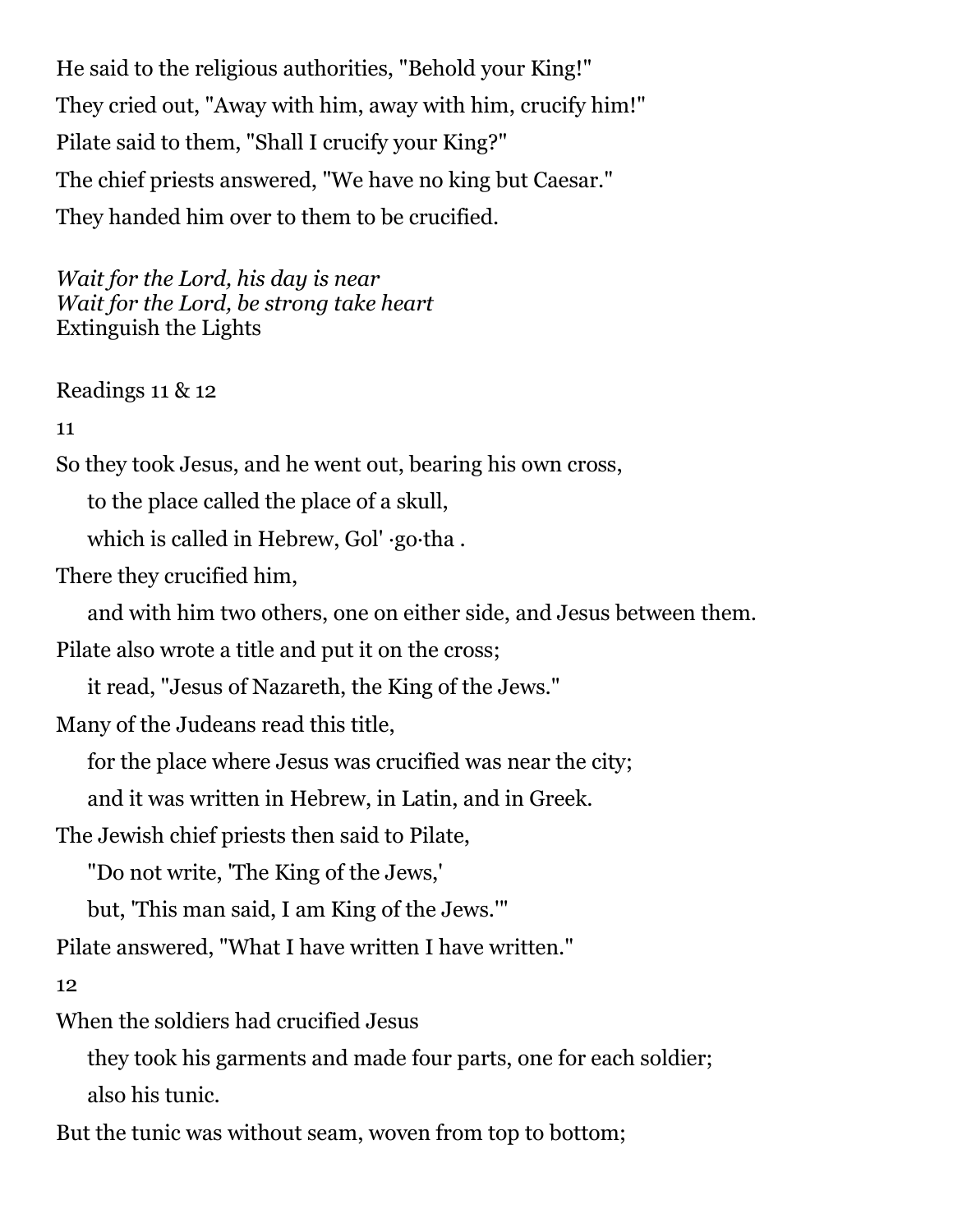so they said to one another,

"Let us not tear it, but cast lots for it to see whose it shall be."

This was to fulfill the scripture,

"They parted my garments among them,

and for my clothing they cast lots."

Anthem: *Via Dolorosa Arr. R. Mauldin* Extinguish the Lights

Readings 13 & 14

13

So the soldiers did this.

But standing by the cross of Jesus were his mother,

and his mother's sister, Mary the wife of Clopas, and Mary Magdalene.

When Jesus saw his mother,

and the disciple whom he loved standing near,

he said to his mother, "Woman, behold, your son!"

Then he said to the disciple, "Behold, your mother!"

And from that hour the disciple took her to his own home.

14

After this Jesus, knowing that all was now finished,

said (to fulfill the scripture), "I thirst."

A bowl full of vinegar stood there;

so they put a sponge full of the vinegar on hyssop

and held it to his mouth.

When Jesus had received the vinegar, he said, "It is finished"; and he bowed his head and gave up his spirit.

*Jesus, remember me when you come into your kingdom. x2* Extinguish the Lights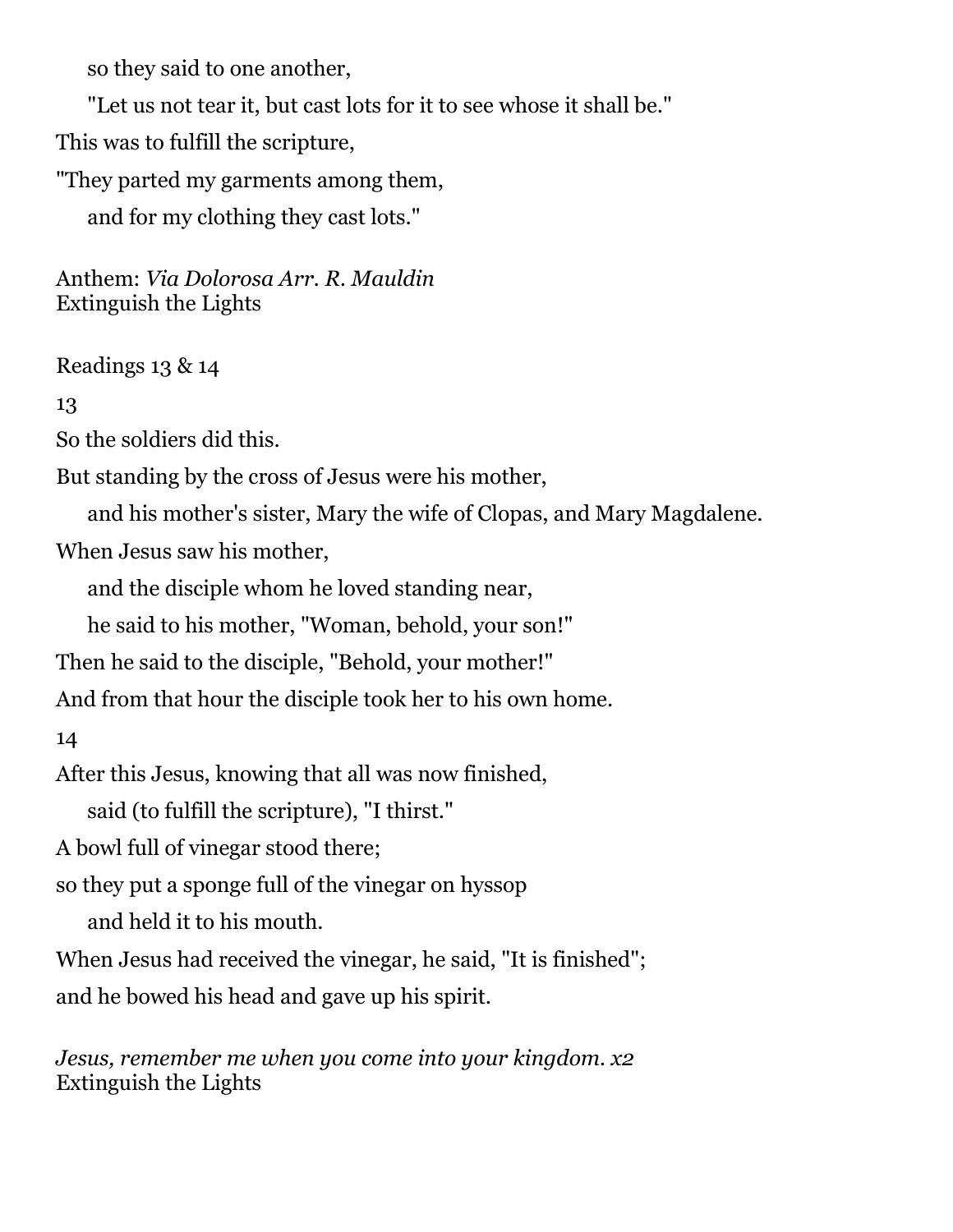### Reading 15

```
15
```
Since it was the day of Preparation,

in order to prevent the bodies from remaining on the cross

on the sabbath (for that sabbath was a high day),

the religious authorities asked Pilate that their legs might be broken, and that they might be taken away.

So the soldiers came and broke the legs of the first,

and of the other who had been crucified with him;

but when they came to Jesus and saw that he was already dead,

they did not break his legs.

But one of the soldiers pierced his side with a spear,

and at once there came out blood and water.

He who saw it has borne witness—his testimony is true,

and he knows that he tells the truth—that you also may believe.

For these things took place that the scripture might be fulfilled,

"Not a bone of him shall be broken."

And again another scripture says,

"They shall look on him whom they have pierced."

## *Jesus, remember me when you come into your kingdom. x2* Extinguish the Christ Candle

# Reading 16

16

After this Joseph of Arimathea, who was a disciple of Jesus,

but secretly, for fear of the religious authorities,

asked Pilate that he might take away the body of Jesus,

and Pilate gave him leave.

So he came and took away his body.

Nicodemus also, who had at first come to him by night,